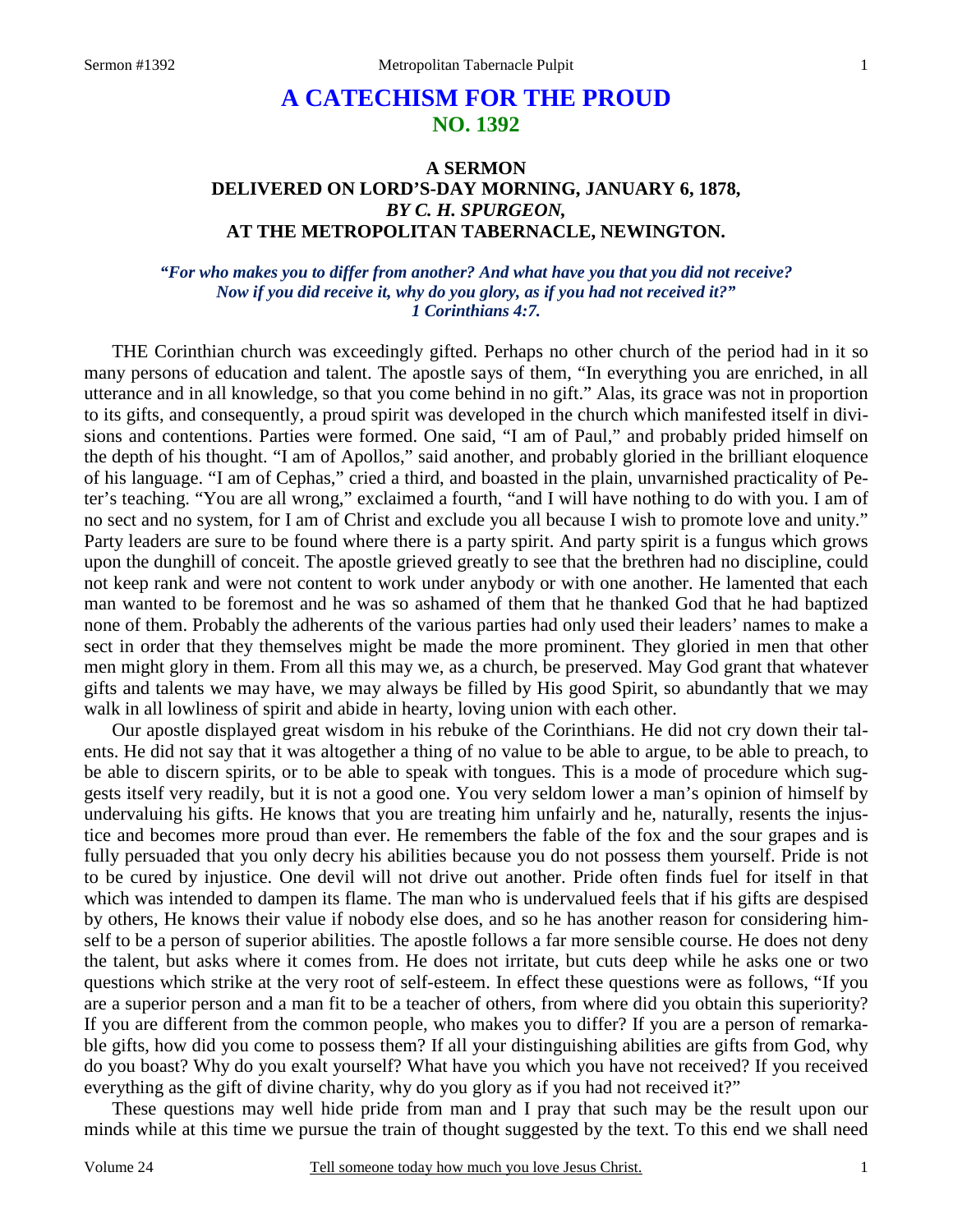the assistance of the Holy Spirit, for nothing is more difficult than to overcome our self-conceit. Pride takes a thousand forms and hides itself under numberless disguises. Many talk of lowliness, but humility still remains among the rarest of jewels. Many take pride in what they call having no pride about them. It is very easy to be proud of not being proud, and perhaps some brethren here are in that condition. Perhaps we, ourselves, have said, "No, we are not such fools as to boast." That is not boasting, I suppose! "I could not be vainglorious," says one. "I know too much of my unworthiness to give myself airs and ride the high horse." Quite so, my friend, and yet at the bottom of such a speech there may lie a world of self-confidence. In fact, your humble confessions may be only another form of blowing your own trumpets. It is easy to be proud while sneering at pride and to glorify self while denouncing all selfexultation. There was great truth in Plato's observation when Diogenes trampled on his valuable carpets and said, "I trample upon the pride of Plato?" "Yes," said Plato, "and with greater pride." There are some who are never more ostentatious than when they cry down all display and never more insolent than when opposing insolence. Pride is a subtle serpent-like vice, it will insinuate itself into the most secret chamber and hide in the most unlikely places. It will speak like an angel of light and cringe and fawn and display a mock modesty which might almost deceive the very elect. It will blush and be diffident and hesitating; while all the while Lucifer himself is not more puffed up. To deal blows at this vice of vanity we shall meditate upon our text and pray God to bless it to us. First, we shall note that the verse contains *a great and comprehensive truth.* And secondly we shall observe, as God shall help us, *the teaching which may be derived from it.* 

**I.** Our text contains within itself A GREAT AND COMPREHENSIVE TRUTH, namely that whatever advantages any of us possess over our fellow men we have received from God. "Every good gift and every perfect gift is from above and comes down from the Father of lights." "The living God gives us richly all things to enjoy." "He gives to all life, breath and all things." Everything that we are which is not sinful, and everything that we have which is worth having, we owe to the bounty of our God.

 And this is true, first, as to all sorts of *temporal advantages.* Begin at the very lowest. We owe our physical strength and personal comeliness to the Lord alone. Some persons are born with a fine frame, well knit, healthy, vigorous, strong, and fitly proportioned. And others exhibit a beauty of person and countenance which gives them great influence and wins much admiration. One of the most common vices in the world and one of the most silly, is the propensity to boast in mere animal force or physical beauty, whereas the man had no hand in making one single bone or muscle or sinew of his frame. Nor has the fairest daughter of Eve been the creator of her own loveliness. No credit is due to the strong man for his strength, nor to the beautiful for their beauty. Strength and beauty are gifts, not virtues. There are some who consider the strongest man to be the best and measure themselves by their capacity to lift weights, or to inflict blows, forgetting that horses and elephants can bear greater loads and lions and tigers can be fiercer in battle. Mere force, belongs to beasts and to steam engines, even more than men, and a man of gigantic strength is outdone at every step by the most common machinery. As for beauty, one of its most potent charms lies in its modest unconsciousness. It is greatly marred when accompanied by vanity. It may seem natural that a peacock should expand its tail in self-admiration, for the bird knows no better. But for a man or woman possessed of reason to gaze in the glass and admire their bright eyes, glossy hair and delicate features is contemptible vanity. Lovely is the modesty which does not even think of itself, but like the sweetly perfumed violet, hides itself among the leaves to be sought out by those who have pleasure in lowly worth. O fine lady, why so haughty? Did you make yourself? Then be proud of yourself. O strong athletic man, why so arrogant? Are you your own creator? Did you, O man or woman, give yourself strength or comeliness? Those legs of a man so swift for running, has the runner fashioned them himself? Those eyes of woman, so bright for fascination, did she kindle their wondrous light herself? No, these personal advantages are evidently gifts distributed at the divine pleasure. The Lord has made one athletic while another is born a cripple, one is uncomely and another fair as beauty's self. We meet with persons who are born blind, or deaf and dumb, or deformed in limb, or weak in spine and therefore, we see that our vigor of physical frame is the gift of Providence. To each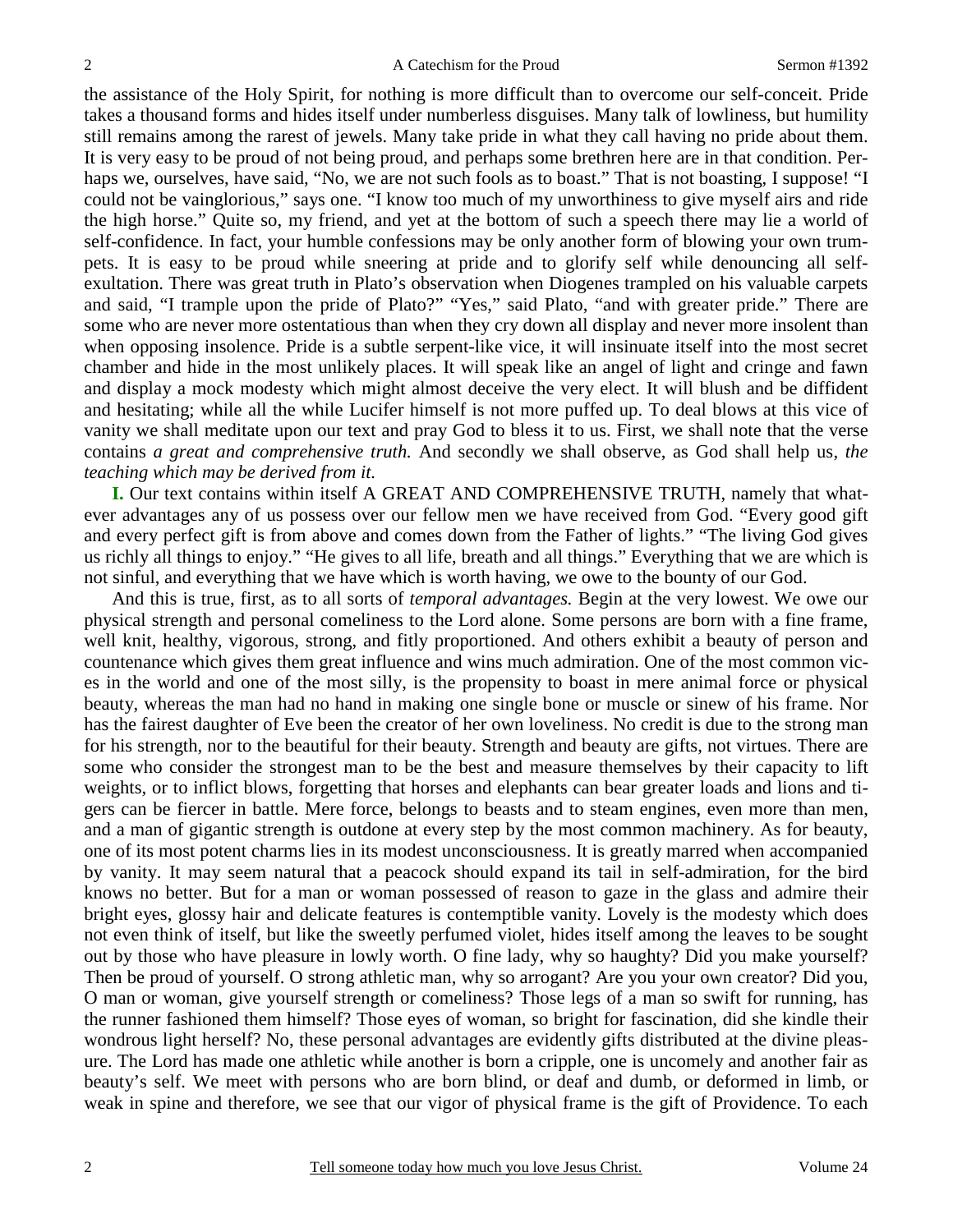favored one we may say, "What have you that you did not receive? Now if you did receive it, why do you glory, as if you had not received it?"

 Position, too, in this world is a thing very commonly boasted of. This man is born with a silver spoon in his mouth. Another man comes into the world with nothing silvery about him. The first man boasts because he is a gentleman and has come from a wealthy family, but what had he to do with it? What determined the place of his birth? What but providential arrangement altogether apart from himself? And after all, in the matter of birth we are all pretty much upon a level if we trace our pedigrees to their common meeting-place in the father of all living. Among the numerous kinds of pride this is one of the most ridiculous, the boast of blood and vaunting of ancestry. What can there be of all inherited position and rank for which we can claim merit? However great the privilege, no credit is due to those who have it, for we may say to each one, "What have you which you have not received?"

 Some men are vainglorious because they claim to have made their own position. We have even heard them say that they made themselves. I observe that persons who boast of being self-made usually worship their supposed maker with great fervency and endeavor to lead others to pay the same homage. But I would ask such, "Who gave you the opportunity to become what you have become? From where did you get that natural talent and force of character which have brought you to the front?" The "selfmade man" can only be so called in a very restricted sense, or else the speech is false and blasphemous. If a man has prospered, his prosperity has come of God's kind permission—"The Lord makes poor and makes rich." And if he has fought his way up from poverty and obscurity to dignity and position among the sons of men, he owes it to the gentleness of God, who "raises up the poor out of the dust." Education, the gift of prudent parents, opportunity, the gift of providence, these have all united to make the man prosperous. What has he that he has not received?

 Some glory in their talent and knowledge. But here again, if a man commits himself to the nobler pursuits of science and learning, and renounces the more groveling ambitions of mere wealth and station, if he endeavors to search out the secrets of nature so as to become useful to his fellow men, if he should succeed and rise to be numbered with great master minds, has he not received it all? From the beginning, were there not natural predilections and propensities and talents and capacities bestowed upon him, which have been denied to others who have been equally industrious, but could not, in the nature of things, become equally eminent? From where also, has come the health, which has enabled the student to persevere in laborious research? Many have been slain by their devotion to their books. The brain is very sensitive and many, in burning the midnight oil, have consumed the oil of life at the same time. To whom, then, does the successful student owe his continued mental vigor? The greatest philosopher may wisely thank God that he is not a lunatic. It may be many a time, in the pursuit of knowledge, he has, in the straining of his faculties, come very near to the overstraining of them. "Great wits to madness often are allied" and frequently only the merciful interposition of heaven has spared the deep student from the madman's fate. What has he that he has not received?

 As to wealth, where some are apt to indulge a vulgar vanity, what is there in it, after all? Certainly it is to a man's credit that he did not, in the commencement of his life, squander his money in wanton waste and self-indulgence. It is to a man's credit that he put his shoulder to the wheel and toiled on and did not consume his days in idleness, or fall into habits of drunkenness and dissipation which are the roots of nine-tenths of the poverty in the land. It is to his credit that he has been economical and so has kept the wolf from the door and risen to a competence. But still, what has he that he did not receive? These very habits and discretions may be traced to training, or to force of mind, or to happy example and they are, therefore, things received. As for the man's success, it is not only due to his industry, for sickness or accident might have made him unable to earn his bread, or lack of employment might have hampered him. An ill turn in trade would have swept away his little capital or, trusting in others, he might have found himself robbed of all. Are there not many who are industrious and prudent and all that, and yet nothing seems to prosper with them, or if they do have a little season of prosperity it is soon over? They have not perhaps, all the wit of some and therefore, become the prey of hucksters, nor have they all the vigor of mind which is necessary in these days of competition. Alas, some have grown rich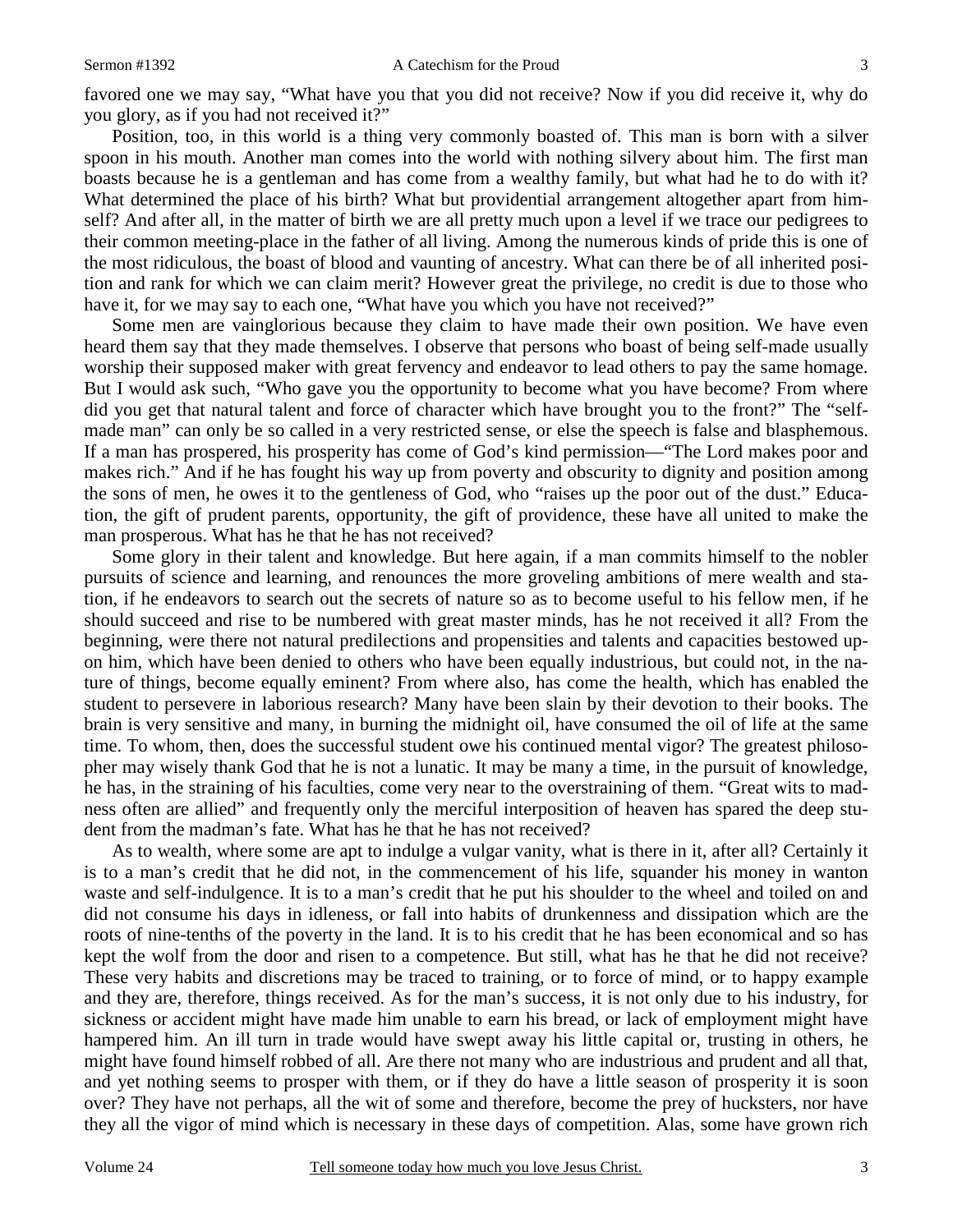by wickedness and have heaped up curses for themselves, but as far as wealth is a blessing, no man possesses it apart from God's goodness. What do the Scriptures say? "You shall remember the Lord your God; for it is He that gives you power to get wealth." If any man will sit down and trace his progress in life, he will say of each of his mercies, "This, also, comes to me from the goodness of the Lord. It is He who has prospered me. I might have exerted myself as I have done, but unless the Lord had built the house, they who built it would have labored in vain. Unless the Lord had kept the city, the watchmen had wakened in vain. Even if I have labored as in the very fire and risen early and sat up late, yet all would have come to nothing unless His good hand had been with me." Let us remember this and never indulge the pride which robs God of His praise. It would be a sad thing if we were to become as besotted as ungrateful Israel, of whom the Lord said, "She did not know that I gave her corn and wine and oil, and multiplied her silver and gold."

 Nor is it only for the power to get that we are indebted to the Lord, for the retaining of our substance is equally of His favor. Riches take to themselves wings and fly away, and the rich man may be, all of a sudden, stripped of all his treasure. Houses are soon plucked down unless the Lord keeps them. For the continued supplies of our need, let us thank the Lord who daily loads us with benefits.

 O man of learning, it is the Lord that gives you power to acquire knowledge, otherwise all your efforts would be fruitless and your mind would prove to be a barren waste. All faculty, capacity, attainment and influence come from Him. It is He that gives you power, if you are a member of the Christian church, to take a high position in it and to become a leader of others. If you have any experience by which you can comfort the afflicted, if you have any knowledge of His Word by which you can instruct the ignorant, if you have the Spirit of God resting upon your utterance to convince and awaken, to confirm and to edify, if in anything you are favored to bless the church or the world, you owe this to the great Giver of all good. Bless Him, therefore, and boast not.

 If any man is prepared to deny our doctrine, we may leave him to his own ungrateful pride, but let him tremble lest, like Nebuchadnezzar, he should be stripped of all power to glory and made in his fall, to acknowledge the hand of the Lord. You shall always find that men upon their knees, if they are sincere, bless God for all they have. And the better a man grows and, I will venture to add, the more common sense he gains, the more ready is he to trace all that he has and is, to the good hand of his God. Certainly the more grace he has and the more he becomes like his God, the more earnestly does he refuse any credit for himself. And the more sweetly does he sing the psalm, *"Non nobis domine"*—"Not unto us, not unto us, O Lord, but unto Your name give glory." Like Paul, he cries, "By the grace of God I am what I am." We have thus set forth the great general truth, which holds good, as to all temporal advantages.

 I believe it to be an equally sure truth as *to all gracious privileges.* The apostle says, "Who makes you to differ?" Now, my brethren, those of us who have been saved by divine grace do differ from others. We differ greatly from what we used to be, we differ sensibly from ourselves in our former state and we also differ greatly from others who are still unregenerate. For if the grace of God did not make our character to be different from that of the ungodly, where would its value be? The Lord has taught us what others do not know. He has quickened us with a life which others do not feel. He has given us a sorrow which the world has never felt and, blessed be His name, He has endowed us with a joy with which worldlings cannot intermeddle. There is a very great difference between him that fears God and him that fears Him not. "Now, who makes you to differ?" is the question to be thought of, this morning, by every saved one.

 I believe that the doctrines of grace would never be doubted if men would follow this question to its legitimate conclusions. Why am I different from other men if I am so? It has been by the hearing of the gospel as the means, but I must ascribe it to divine grace and not to chance, that I was born where the gospel was preached and not left under the influence of Popery or heathenism. There is distinguishing sovereignty in the birth of one man in London and the birth of another in Timbuktu. Neither individual had anything to do with that most important item in his life. You might have been born in a hut of the bushman instead of in the midst of a family of believers in Christ. The very privilege of hearing the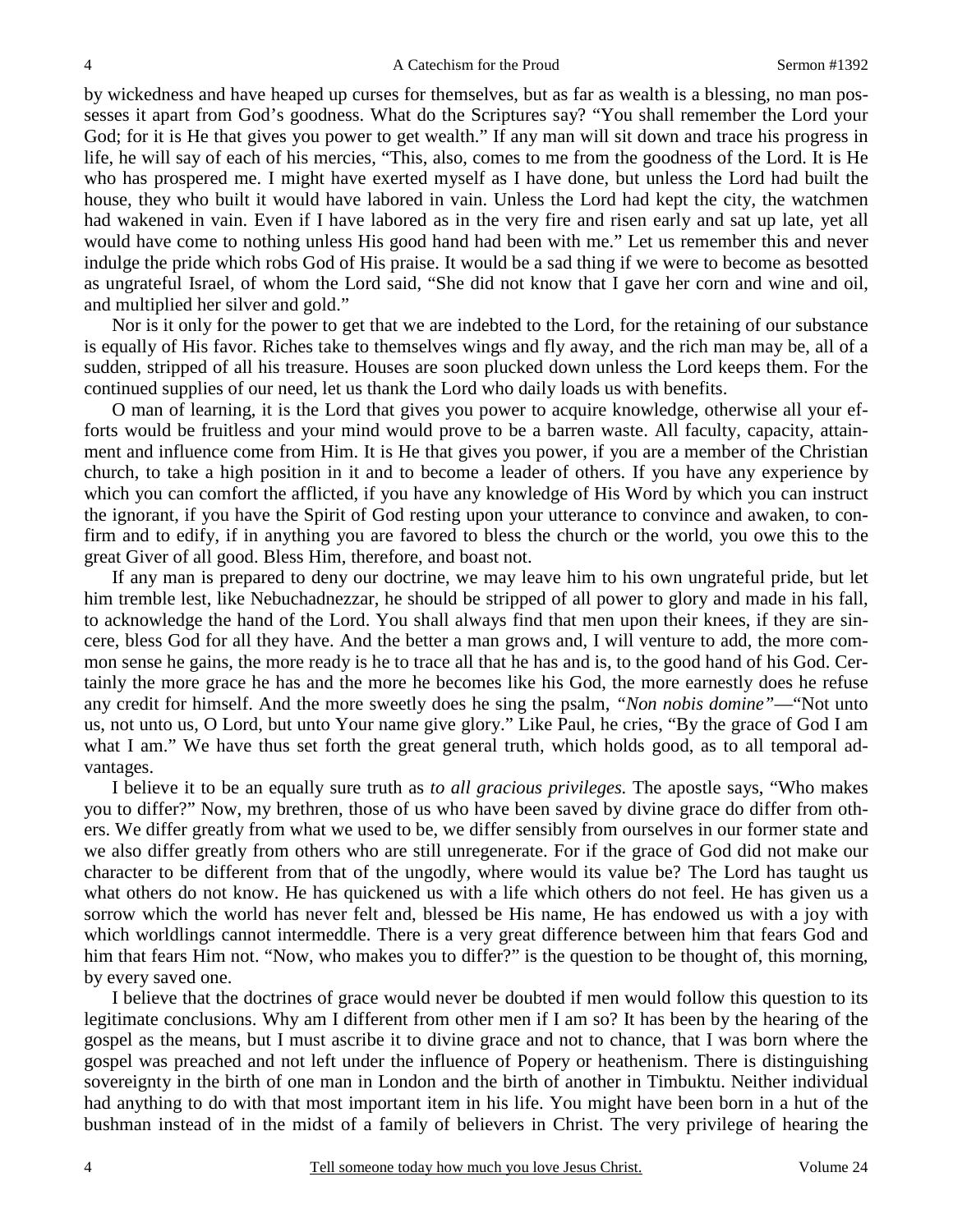Word, you must thankfully acknowledge to be a gift from the hand of God. Others even in your own country may not have been equally favored, for they may not have had such earnest parents, nor have heard so earnest a minister. You were placed where many have been converted, it may be in the country or in London you were early carried to listen to a man, whose way of putting the gospel was warmhearted, affectionate and likely to be used of God. There, again, is the sovereignty of God to be seen, that one should be found under a cold, dead ministry and another should hear a soul-saving preacher. Yet further, there were some who heard the same sermons as you did and were not converted and you were. How come? Will you take the glory for it? Were you better disposed? Was there something in your nature superior to that of others? It is true you paid more earnest attention, but why? What led you to do so? Was there some natural betterness about you? No, dear friend, you will not dare to say so. At any rate, if you said so in the heat of controversy, you would not repeat it on your knees. No Christian will say, "Lord, I was better than other people and therefore, I am saved and they are not." No, in prayer we are all Calvinists, and all agree to ascribe the whole of the praise to the grace of God. "Who makes you to differ?" has but one answer from Christian people. It is the grace of God that has done it.

 The apostle next acknowledges that we possess many blessings, but declares that we have received all of them from God. Is that true? Let us enlarge upon the question. I speak only to professed believers in Christ. You had, at first, conviction of sin, did that arise spontaneously or did the Spirit convict you of sin? Repentance towards God—was that worked in you by the Holy Spirit, or was it the outgrowth of your own free will? You have faith. I venture to ask you, if that faith is the gift of God? If it is not, I advise you to get rid of it, for it will never save you, for the faith which saves the soul is always spoken of in Scripture as the gift of God. Since your conversion you have exhibited some measure of holiness, but was that worked in you by the Spirit, or is it the fruit of your natural excellence? Who is to have the praise for it? You have grown in knowledge—have you been taught of God, or did you teach yourself? If you were your own teacher, I know what kind of scholar you had. They say that when a man is his own lawyer, he has a fool for his client and it is very much the same when a man is his own teacher in divine things. You have also gained experience. You have felt love to Christ. You have burned with zeal, were these good things the gifts of God to you, or do you claim credit for them as having sprung up in your heart as weeds grow in a garden without sowing or watering? Ah, dear brothers and sisters, I know there is no exception to this rule among the children of God, they all confess that their graces have been received of the Lord. Whatever their doctrinal views and sentiments, let them but speak with God in prayer or praise and they will all say, "It was all Your work as far as it was good. And unto You be all the honor of it from the first to the last. You have worked all our works in us." Friend, if your grace did not come from God, it is worthless. But if it did come from the Lord, let Him have the glory for it and do not boast as though you had not received it.

 I want to call your attention to the way in which the text is worded. It is not said, "Who made you to differ?" but, "Who makes you to differ?" Who distinguishes you now? It was God who made you to differ at the first, that we all admit, who makes you to differ now? Suppose you were left to yourself, could you continue in your state of grace? Suppose the grace of God was gone, what would become of you? Is there one man among us who could keep his own soul alive as long as it takes for the eye to twinkle, if God's upholding Spirit were withdrawn? Is there any folly, is there any fault, and is there any crime into which the best saint here would not soon plunge, if it were not for the restraining grace of God? Who dares trust himself? What is it that makes us continue to differ from the very worst but the grace of God? And who shall make us to differ in days to come? To whom do you look for your future preservation? Are you your own keepers? Do you hope that you yourselves, unaided, shall persevere in the road to heaven? You are not, I trust, so presumptuous. Between this spot, and yonder golden gates, there will be battles in which we shall surely be slain, unless Jehovah shall cover our heads. There are wilderness places into which we shall be sure to wander and lose ourselves forever unless the Shepherd of Israel shall lead us like a flock. We know that it is so from past experience and present consciousness. The longer I live—and I think it is so with most Christians—the more I feel that everything must be of grace from first to the last, if I am to be saved. Grace chose us and grace redeemed us. Grace calls us. Grace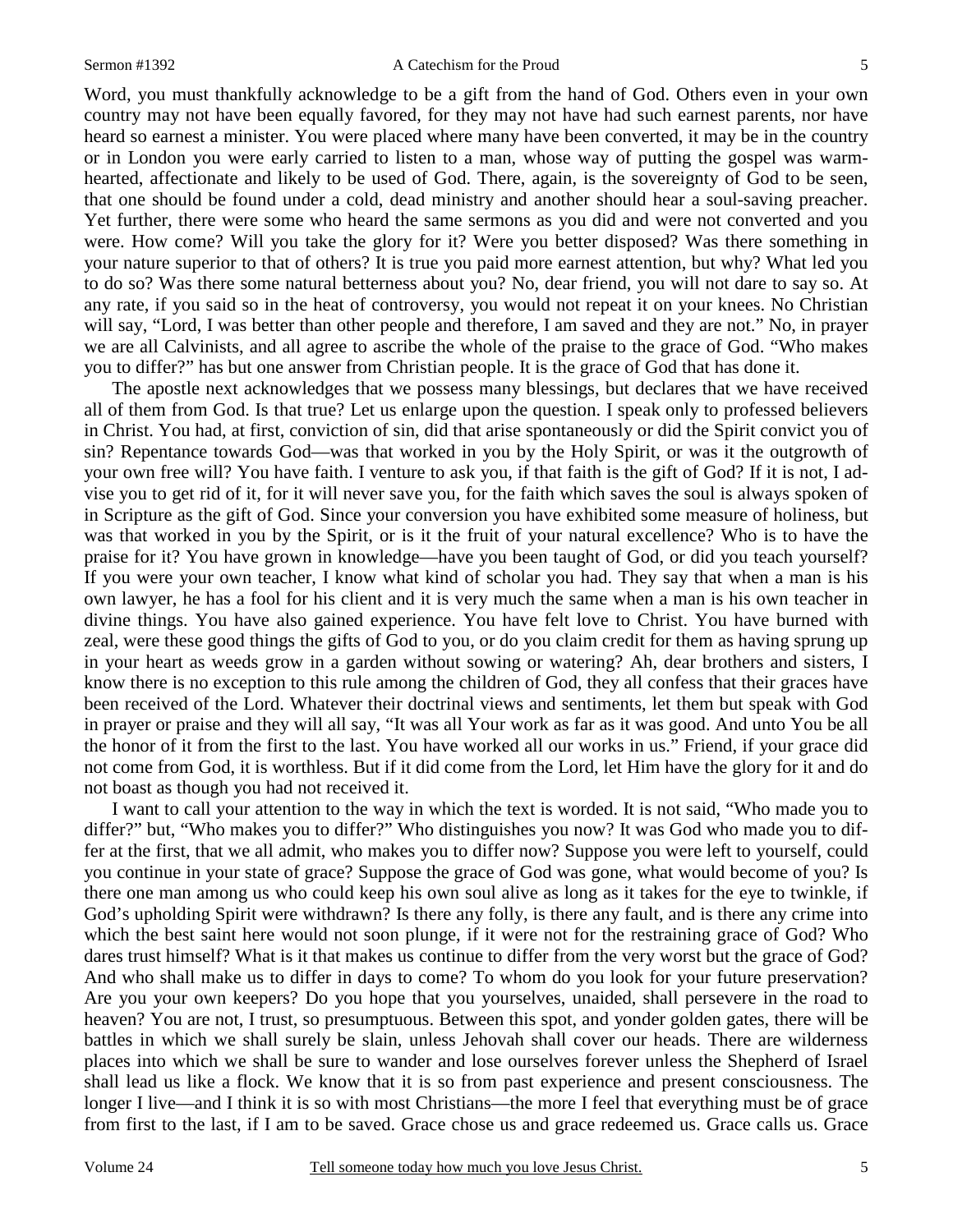renews us. Grace preserves us and grace must perfect us, or else nothing will come of all our hopes and desires. Our religion will all be a flash in the pan, a disappointment at the last and a failure forever.

 Today I stand here to say that if I have served the Lord from my youth up, He led me into His ways. If I have preached His gospel faithfully to the utmost of my knowledge, it has been because His grace has urged me to. If any souls have been won to Christ, if a church has been built up, if young preachers have been encouraged, if the savor of the gospel has been spread abroad, for these things and all else that has been done, I disclaim even the shadow of credit. I loathe the thought. Unto God alone, be the honor. He has worked in me to will and to do of His own good pleasure. When I bear this personal testimony I feel quite sure that every brother and sister here, according to his position and condition, will agree with me in his own case. If there is any virtue, if there is any praise, if there is anything that is honest or of good repute, unto the Lord and unto the Lord alone, be the praise. If we are without these things the fault is our own. If we have no grace, if we have not obtained mercy, if we are still unbelievers and disobedient, on our own heads, must rest the responsibility and the sin. But this by no means contradicts the present truth that if there is any goodness in us, it is the workmanship of Him who began to save us and will not cease from His work till He has finished it. Thus I have spoken of the great general truth.

 **II.** Now we come to ITS TEACHINGS. The first teaching of this great truth is that which we have already enlarged upon. It is useful as *a rebuke to pride*. If any brother is filled with vanity, let him answer the question, "Who makes you to differ?" True, you are no more a drunkard, but why should you boast of your sobriety? Is it not your duty? True, you are no more the companion of evildoers, but who was it that took you out of their company and gave you a new heart and a right spirit? What is it that keeps you out of the ways of the wicked at this moment? It is true you know something of the things of God, whereas others are blinded and the world lies in the wicked one. But who opened your eyes? What do you say? You were born blind as were they, who opened your eyes? Did you bring light to your own soul? Think of what you used to be. Let any of us look back to our first estate and we shall surely be compelled to lay our finger on our mouth and silence every boast forever. Think of what we would be if grace were to leave us, how a hasty temper would soon ruin some of us, how natural levity would carry others of us off our feet, how depression of spirit would lead some to despair and carelessness would draw others to presume, how in many ways our besetting sin would overthrow us, if it were not for the preserving grace of God. Brethren, if we say concerning anything in us that is good, "This is mine and I congratulate myself upon having produced it," we are robbers and liars. Acknowledge that what you have is received from God. Admit that it belongs to the great Giver and that you, yourself, belong to Christ and you may take the comfort of every good gift you have. But once say, "This is no gift, it is my own"—you are uttering a lie and you are acting a knavish part in defrauding the great King of His lawful revenue of praise. Yes, and you are also acting the part of an idolater, making yourself into an idol and lavishing incense to please your own foolish vanity. God grant that from a sense of being beggars and nothing but beggars, daily receiving alms at the gate of mercy, we may be led to behave ourselves in His presence and among our fellow men with all lowliness of spirit. "Now if you did receive it, why do you glory, as if you had not received it?"

 Secondly, this great truth becomes *an excitement to gratitude.* If all I possess I have received and if all I am is due to the distinguishing grace of God, then let me bless the Lord in the depths of my soul. Silence is often the noblest form of worship. I delight to sit before the Lord and feel that unspeakable mercy can only be acknowledged by unspeakable thankfulness. O God, if You had left me where I was. If You had left me to go on in sin, what might I have been by now? What a servant of the devil, what a well-tutored tempter of others should I have grown to be! Into what shame and disgrace might I have fallen! By what frightful habits might I have been enthralled! Some of you, my dear hearers, would have been dead long ago if it had not been for the grace of God, for you were killing yourselves in sin. Some of you would have been damned long ago if grace had not stopped you, for you were riding headlong into hell and did not go at a common prudent pace, as many do, along the broad road. Oh, I say again, what might not, some of us have been by now, if the Lord had not stepped in with His preventing and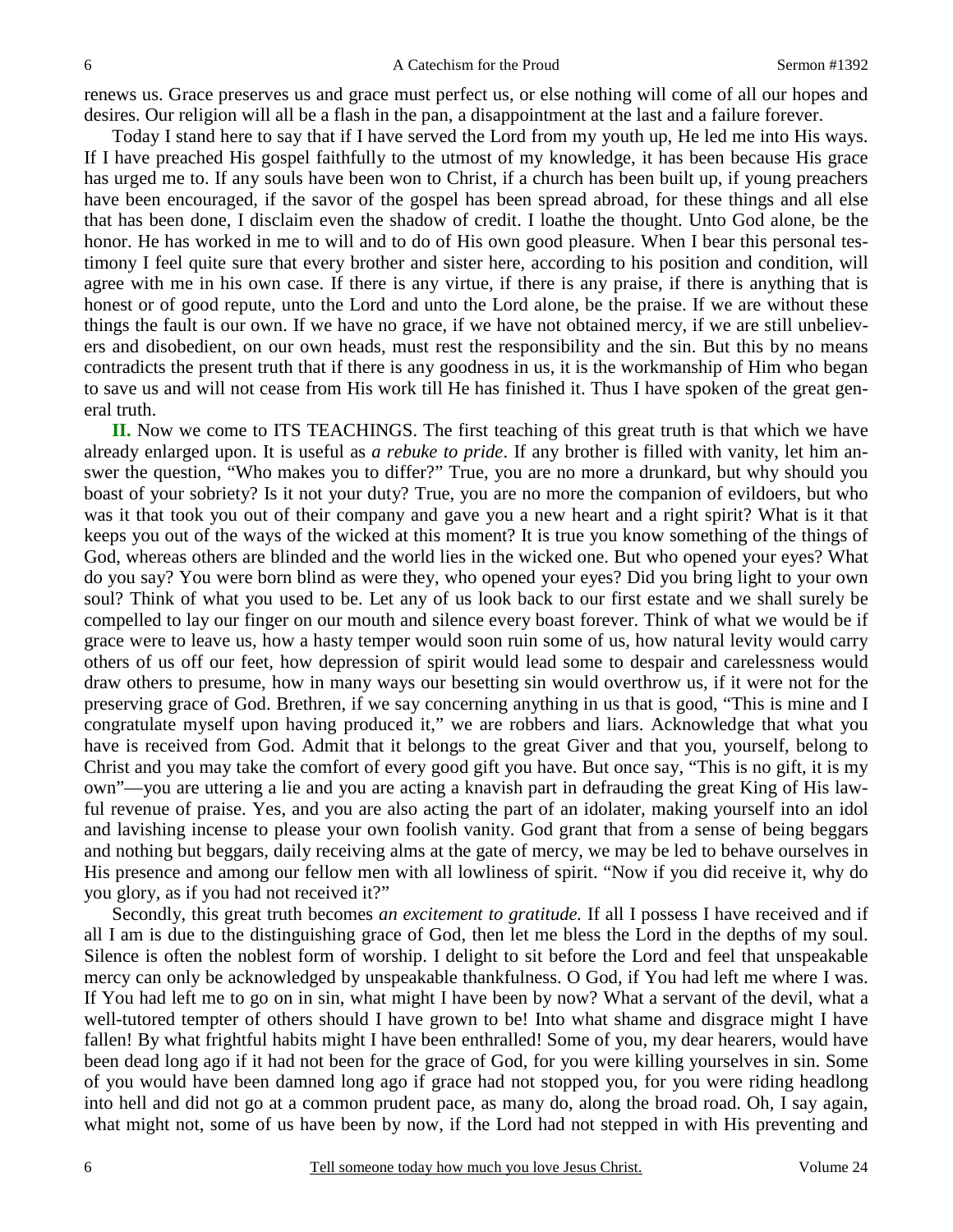converting mercy! Let us therefore, while we bless Him quietly in the deeps of our own soul, yet oftentimes overflow with praise, such as men may hear. Let our hearts flow over, for surely they are full. It is a good thing to spill a bowl of gratitude on an ungrateful man's floor, to make him feel, that if he does not bless God, others will do so, and will not be ashamed to do it to his face.

 This gratitude should take the shape of continual obedience. Nothing which Jesus bids us do should be too hard for us and nothing that He has bid should be forgotten. When we were in bondage under sin, we thought if the Lord did but forgive us we should become the most warmhearted and loving servants in His employ. When I had the irons on my wrists and when I sat in sackcloth and ashes in the thick darkness of despair, if anyone had said to me, "The Lord will have mercy upon you and make a minister of you," I would have replied, "Then I will preach with all my heart and soul." I should have hoped to preach a hundred times better than I have ever done. If it had been put to any one of you, do you not think you would have said, "I will serve Him with my whole being. Redeemed by His blood, pressed to His bosom as a dear, returning child, clothed in the best robe, with a ring on my finger and shoes on my feet, I will live to my Father's praise, yes, live with such intensity that even apostles and martyrs shall not excel me." You have not done so, my friend, but the text calls you and me to do it and suggests to us a gratitude which shall manifest itself in effort and glow in every action of our daily life.

 Again, my text has another teaching. It is *a reminder of responsibilities*. God has made a great difference between you and others in many respects, and given you a great many blessings. And remember that where much is given, much will be required. If you have 10 talents, have you brought in the tenfold interest? If you possess five talents, have you brought in a fivefold return? It is to be deeply regretted that some of those who have the most ability to do good are doing the least. There are men with large wealth who do not give half as much as many with meager means. I know persons of great attainments in spiritual knowledge who do not teach one half as much as newly converted lads and girls, who occupy their posts in the school right earnestly and teach what little they know. I regret to say that those who could fight best are often the last to go to battle, and those who could plow best most often leave the plow to rust, while feebler hands are worn to the bone. Brother, I will not deny that you have much knowledge, nor question that you have much experience, nor debate with you your right to be our superior, but if you are so, be so good as to exceed us in consecration, in self-denial, in earnestness and in holiness. In estimating our personal character, let us not so much calculate what we could be, as what we are. Let us not so much consider what we might be if we could, but what we really are doing for the Lord, for that is the matter of most importance. You may be a well of water, but you will get no credit for it at the last, the reward comes for the cup of cold water that was given to a disciple in the name of a disciple. You may be a great bale of cloth, but you will get no honorable mention for it at the last great day, the commendation will be to those of whom the Lord shall say, "I was naked, and you clothed Me." You may have a fat larder and a fine buttery, but the honor shall only come to you at the last, if it can be said, "I was hungry and you gave Me meat, I was thirsty and you gave Me drink, sick and in prison and you visited Me." God grant we may all think of our responsibilities, so that you who could take long strides may not be satisfied to walk like little children, and that you who could do a giant's work may not be satisfied with attempting that which might be credit enough to a dwarf, but is not at all worthy of your greater powers.

 Learn another lesson. The truth before us is a *suggestion of great tenderness in dealing with others!* Allow me, for a minute, to press that consideration upon you. "Who makes you to differ?" Who but a gracious God has renewed your heart? Yet you met the other day, with a man fast bound with bad habits and you said, "Nothing can be done with such a wreck of a man. I will not waste words upon him." Another day you heard of an effort made in the back slums, among the lowest of the low, and you said, "I do not think much can come of it." Now, my dear friend, "Who makes you to differ? What have you that you did not receive?" It would be better to drink into the spirit of holy John Bradford, whose window looked upon the road to the gallows at Tyburn and as from day to day he saw poor condemned prisoners carried in the cart to die, he was known to say, "There goes John Bradford but for the grace of God." If you feel so, let me ask you why cannot the grace of God cause others to fear God as well as yourself?

7